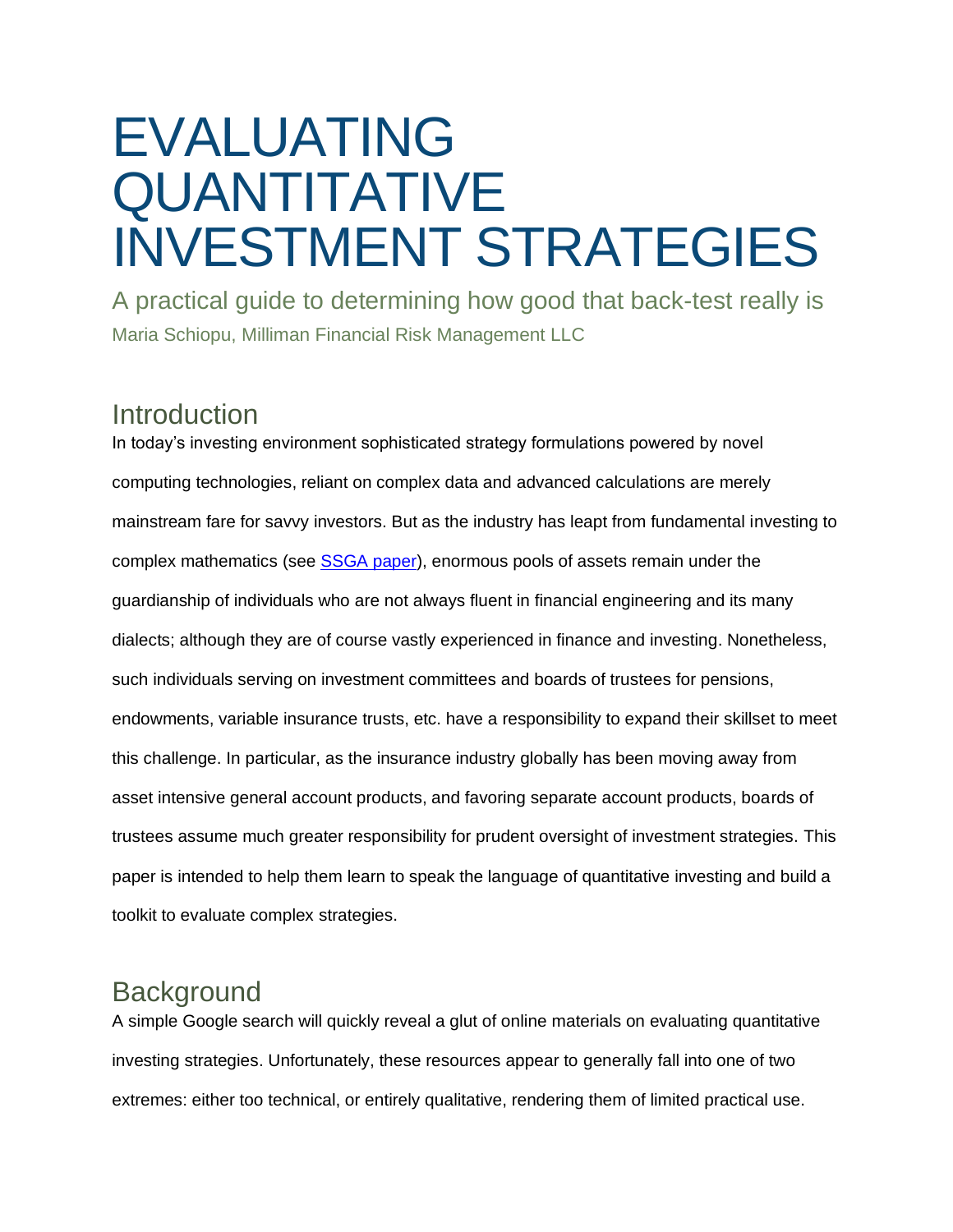Academic papers, although thorough and interesting, are clearly written by quants for quants, and are sure to leave many non-quant investment committees quickly remembering the type of math-anxiety they left behind in high school. For those looking for such entertainment, a few examples are available [here,](https://www.tandfonline.com/doi/abs/10.1080/14697688.2019.1622311) [here,](https://jpm.pm-research.com/content/43/2/90) [here,](https://www.sr-sv.com/algorithmic-strategies-managing-overfitting-bias/) and [here.](https://alphaarchitect.com/2016/06/28/backtesting-strategies-based-multiple-signals-beware-overfitting-biases/) On the other end of the spectrum, are myriad of non-technical articles and blog posts on the topic, which seem to do little beyond point out pitfalls and dole out dire warnings, without offering any practical evaluation methods.

For the remainder of this text I will assume that you, the board, have already outlined a clear investment objective, and that a prospective investment manager has presented you with a strategy proposal. As is often the case with such proposals, the manager has provided a descriptive presentation of the investing algorithm, perhaps various pieces of evidence to support the strategy rationale, and a back-test of the strategy.

Before we dive any deeper, a back-test consists of a historical hypothetical calculation of the proposed strategy's results. In essence, the manager is attempting to demonstrate, to the best of their ability, how your investment would have performed if you had already been implementing their strategy for some time in the past. As it answers this important question, back-testing is arguably the single most widely used tool of strategy evaluation. But beyond evaluation, it has arguably become a standard method of strategy formulation as well, as data mining has increasingly made it easy for managers to skip hypothesis formulation altogether, and dig right in. In the introductory remarks of their [paper](https://pdfs.semanticscholar.org/ea8d/ede934a3f4124d1a8995b8289f64a6c3d8b3.pdf) on machine learning, Arnott, Harvey, and Markowitz give an excellent explanation of how this came to be. Although the authors do not endorse the use of data mining as the primary tool for strategy design, and neither do I, its widespread use raises the importance of developing an effective evaluation framework.

Back to our hypothetical board members, you might be tempted to think that at this stage, if the investment algorithm and rationale make sense, and the back-test meets your performance goals, then your job here is done. Nonetheless, the challenge lies in the fact that the back-test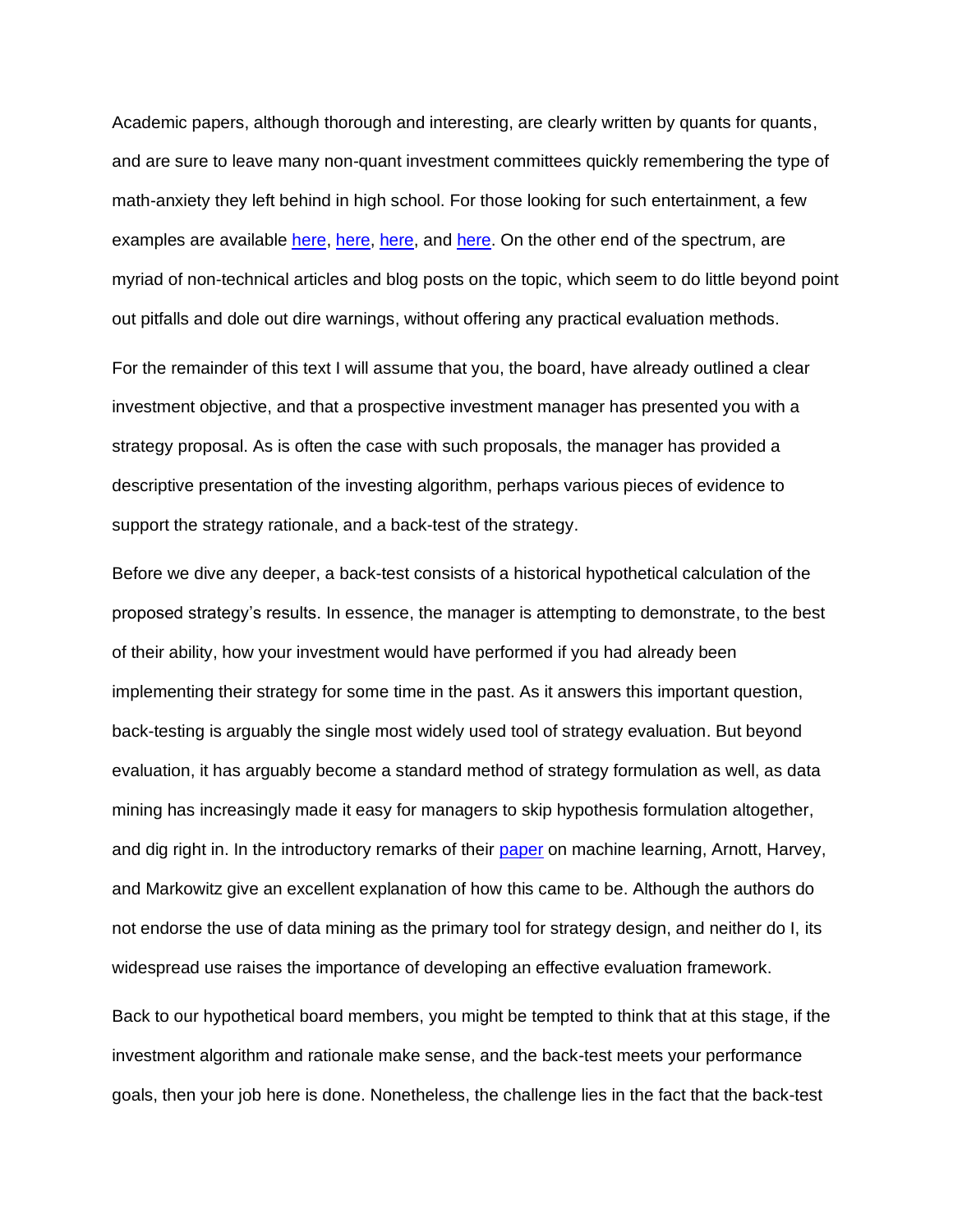and strategy design itself, by virtue of being developed after looking at the underlying market data, undeniably benefit to some extent from hindsight. Moreover, the observed market data represents only a sample of the true possibilities, and it is not clear how representative this sample really is of future market dynamics. After all, as the old adage goes, past performance is not indicative of future results.

In other words, the back-test you are looking at is guaranteed to be "overfitted" to the historical data sample that the strategy was designed on (instead of being fitted to the true population of future market data, which is of course unobservable). The question isn't whether or not overfitting is present, but rather to what extent is overfitting likely to lead to a deterioration of results once the strategy faces live implementation in the markets. It is generally the case that the better a back-test looks, the more overfitted it is. So, when it comes to back-tests, the good ones actually are likely better in practice than the best! Read on to discover some commonsense practical methods you can use to zero in on a "just good enough" investing strategy, that is more likely to be a solid performer in practice. We will focus on three key areas of inquiry, complete with a neat sample checklist of key questions, and some practical examples to illustrate how they can help root out unsuitable, erroneous, or impractical strategy designs.

# Does the Strategy Suit Your Goals?

You might be tempted to try to rephrase the question as "Does the back-test exceed the desired return?", but that would be underestimating the seriousness and complexity of this question. A more realistic rephrasing would be something like: "Does the back-test exceed the desired longterm return, while also exhibiting sufficiently reliable short-term performance?" The reason for the latter addition is that, although intuitively we all understand that any investment is bound to have some periods of underperformance, we are much more likely in practice to change strategies when that happens. However, the key to reaching those long-term average returns is to stick with it, and resist the urge to tweak or abandon the strategy along the way.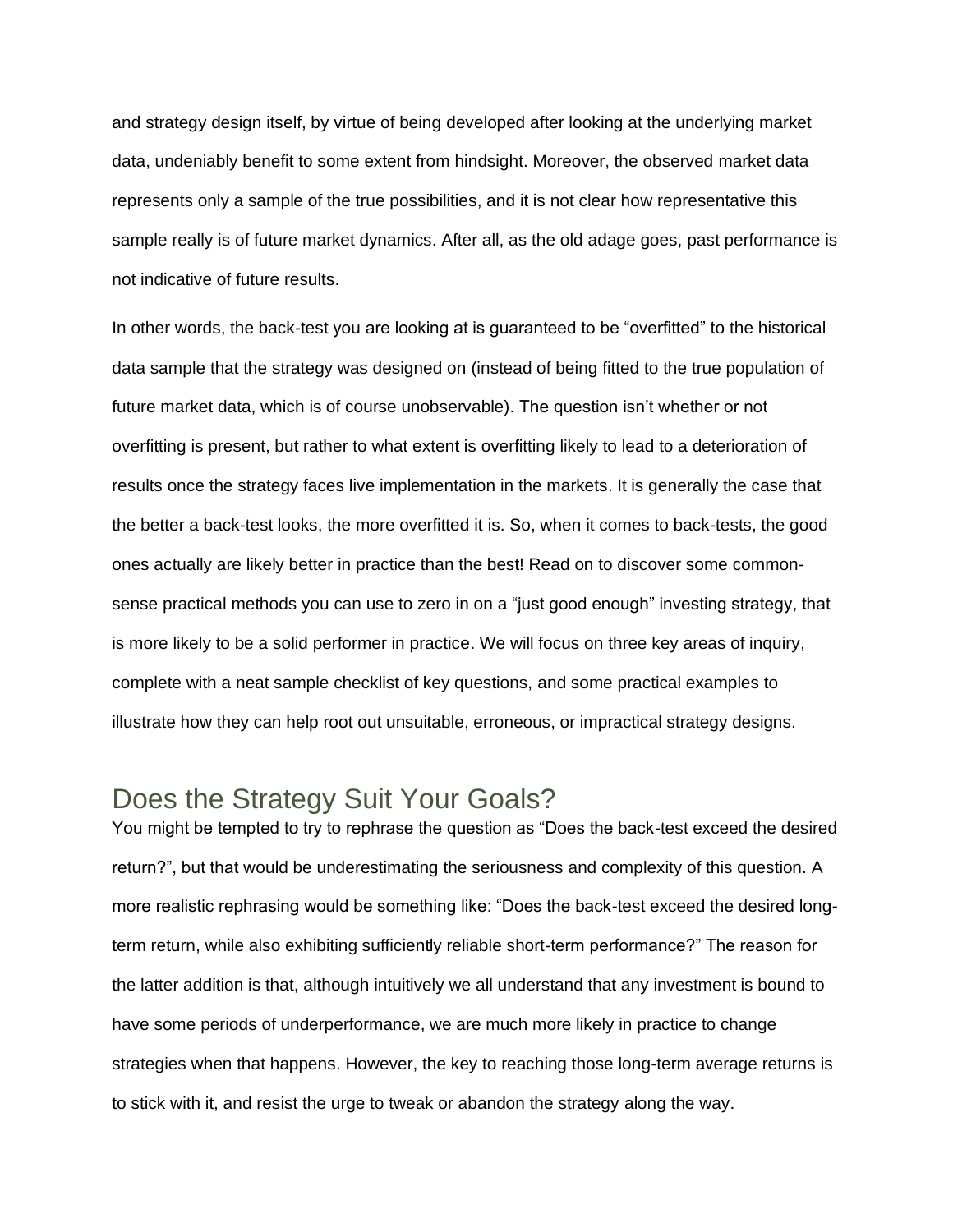Another aspect worth noting is that risk objectives are just as important as return objectives, although we won't go into the details of setting appropriate strategy goals. The obvious example is investing in the context of insurance, especially in the increasingly lengthy global low interest rate environment. It is imperative for insurance company boards to understand the finer points of monitoring and evaluating strategies in the context of providing both growth and protection to their policyholders.

So in essence, think of strategy goals as two-fold: first, meeting your traditional investment return and risk goals, and second, passing your periodic reviews. For that purpose, make a plan from the start for how you will evaluate ongoing investment performance. If you plan on reviewing results on a quarterly schedule, for example, ask the investment manager to provide back-tested partitions based on that frequency. Then approach those results with a realistic mindset and test your reactions to each quarter's results, as you would with live performance, based on a trusted set of performance statistics. What proportion of those quarterly results meet your goals? Are there stretches of underperforming quarters that lead you to believe you would have dropped or altered the strategy?

As an example, let's say you're investing in the 500 largest companies by market capitalization in the US, and your goal is to make 8% returns per year. Well, if you had followed the S&P 500 Index from 1990 to the end of the most recent quarter (3/31/2020), you'd be happy to learn that on average you've achieved just over 9% annualized returns, so you have met your goal. But if you had planned to evaluate performance on a quarterly basis, then you should know that only 73 of the 121 quarters had returns exceeding 2%. Furthermore, during the global financial crisis, the investment would have gone six straight quarters without a positive return. What's more, if you had implemented the strategy at the start of 1990, you would have found that in your first five years, almost half the time the strategy results were disappointing (9 out of 20 quarters from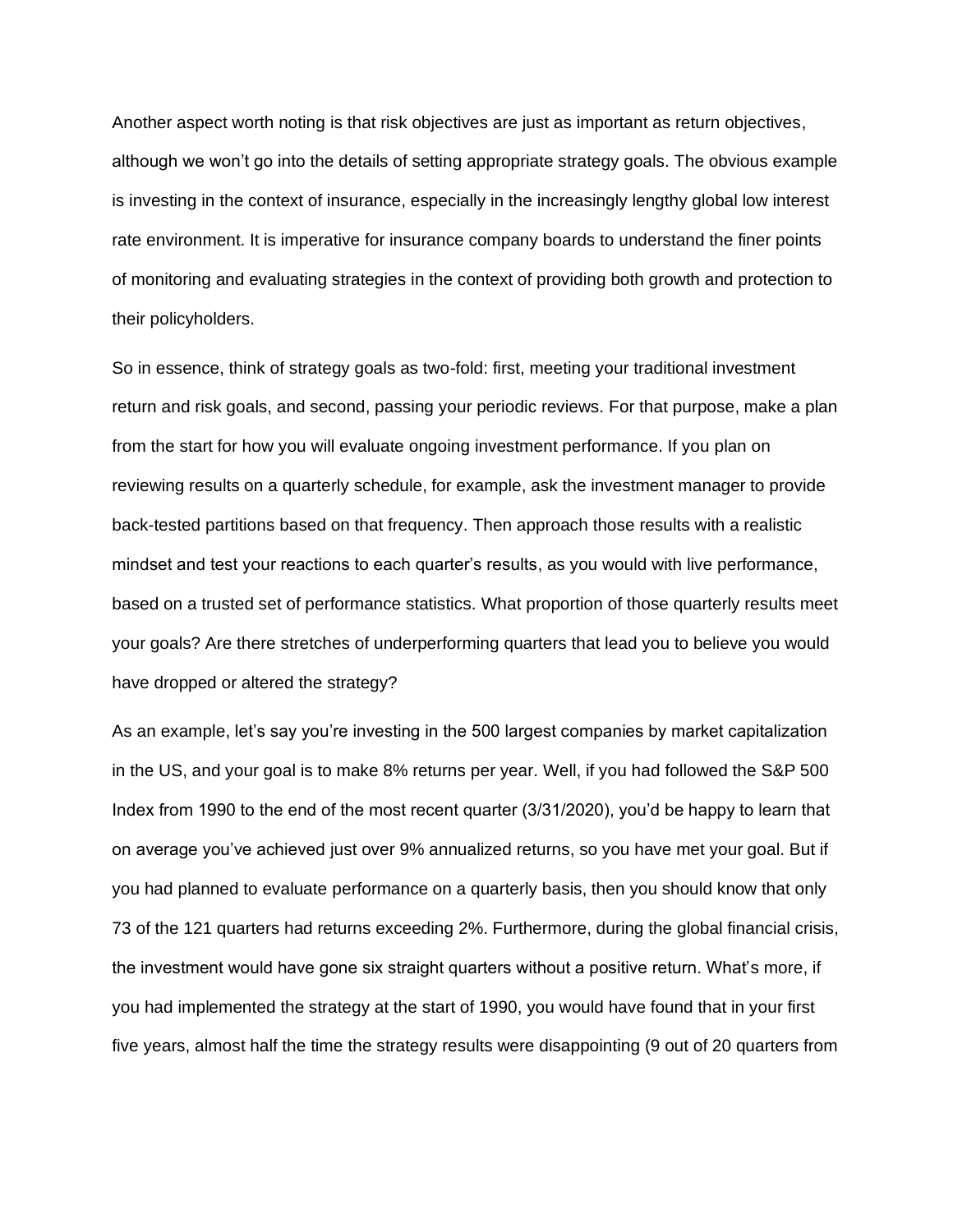1990 to 1994 had returns of less than 2%). You would have still met your annual return goal of 8%, but certainly not in a linear way.

To reiterate, the point is that for a strategy to work for your goals, it has to actually work for your review schedule, because otherwise you're likely to drop it or alter it. Additionally, do not underestimate the extraordinary power of hindsight, that lets you benefit from knowing already that the S&P 500 proved to be a great investment in the '90s. When you are evaluating live performance, the temptation to drop or tweak an underperforming strategy is very real.

#### Sample Questions on Suitability

- Does a descriptive outline of the investing algorithm reasonably match your investing purpose?
- What are the expected performance statistics over various time frames?
- What scenarios are likely to lead to over- and underperformance?
- Are underperforming scenarios correlated with other business factors that affect your institution?
- What allocation limits or restrictions are applicable to this mandate, and does the proposed strategy respect them?

## Was the Back-test Well Constructed?

The topic of good and bad practices in back-testing is vast enough to be a common subject among PhD theses, but I will focus on a few common faults of sloppy back-test design and give you some methods to effectively spot these red flags. This is the trickiest and most technical part of your task, but the good news is that throughout this difficult examination, you will also learn a lot from the manager's approach to your queries, as well as develop a much stronger and more open partnership. The two main topics that must be tackled here are data and algorithm.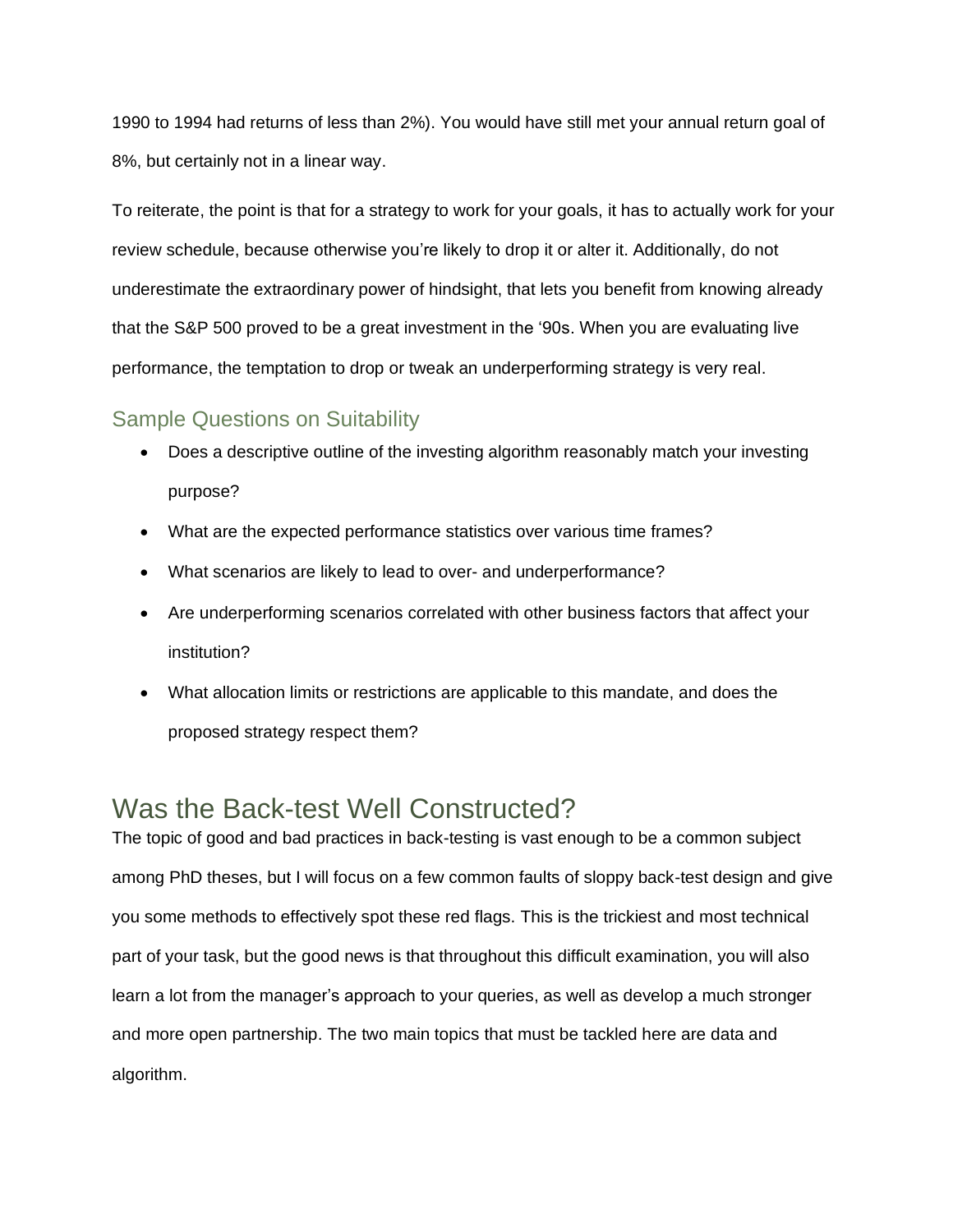First, in regard to the data, your main goal is to determine whether a credible data sample was used to construct the back-test. Ask the manager to explain how they selected the data sample, and whether the complete historical data was utilized in the construction of the back-test. If parts of the available data were excluded, then see if they provide sensible reasoning for doing so. Much ado has been made about the topic of partitioning data into training versus testing samples in relation to back-testing. I argue that this method is completely irrelevant and unsuitable to investment back-testing. Although extremely useful in many data-driven endeavors, this approach requires large data sets that can be sectioned randomly to create similar, but independent samples.

Something like car insurance claims data within a state can be sectioned this way by randomly picking 20% of policyholders across each county in the state, for example. However, it is obvious that picking all policyholders from the top largest counties until we reach 20% of the state's population, has a slim chance of producing representative training and testing samples. By a similar logic, training an investing algorithm on data from 2000 to 2015, and then testing its performance from 2016 to present bears little value if any, as the two periods are not independent or similar. In particular, pay attention to managers that do claim to have performed "out-of-sample testing" and the types of claims that they make about this testing.

So, training versus testing data segregation does not make sense for investment back-testing, but it does bring up an important point: how much historical data should be used? Market dynamics and structure (e.g. impact of high frequency trading on electronic exchanges) have changed over time, and so recent years' data is most relevant. At the same time, economic cycles unfold on the scale of decades, so recent data that most accurately represents market structure may not include enough variety. Unfortunately, there is no right answer to this question, but there are many wrong ones. A good manager will demonstrate that they have thought about this deeply and critically and weighed the appropriate options.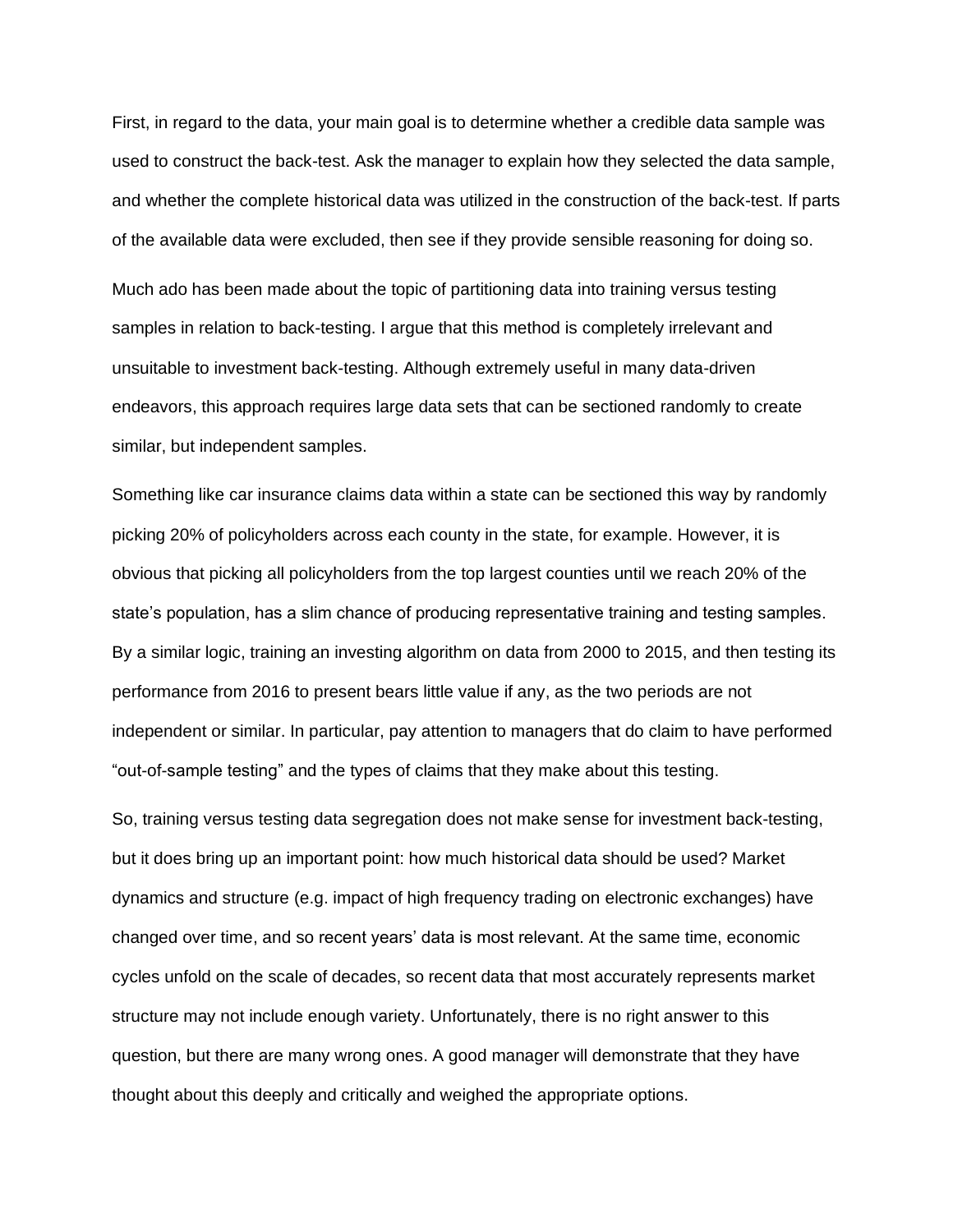Secondly, your goal is to understand how the various strategy parameters play a role in the algorithm. As a rule, the more parameters are defined in a strategy, the more likely that overfitting is a problem. This isn't always the case, and of course there is no magical number of parameters that is "just right", but the key is to critically assess what fundamental value each one carries and how it contributes to the overall algorithm. Throughout the process, attempt to exclude parameters, and you may discover a simpler version of the algorithm. If that simpler version is able to accomplish the same goals, then you will have improved your chances of avoiding an overfitted solution.

One approach to parameter inquiry would be to ask the manager how you might expect the back-test results to change based on increases/decreases in each parameter's proposed value. Once those sensitivities are tested, discuss how the expectations match up with the results. If any discrepancies occur, consider how the algorithm could function without that feature. Going back to the idea that the "best" back-tests are rarely any good, keep in mind that in theory given any data sample, there exists a set of many parameters and features that will allow a back-test to extract the maximum possible return. In other words, one can always add more conditions to an algorithm, thereby creating exactly the right decisions that would maximize gain in the observed period. But in practice, those gains are simply the effect of overfitting. Conversely, when removing overfitted features or parameters from a back-test, it's reasonable to expect a decrease in the back-tested returns.

#### Sample Questions on Calculation Soundness

- Does the selected data sample reasonably represent the characteristics of the data that you can expect to materialize in the future?
- Was all available historical data included or were certain problematic periods left out?
- What frequency of data (daily/weekly/monthly observations) was used?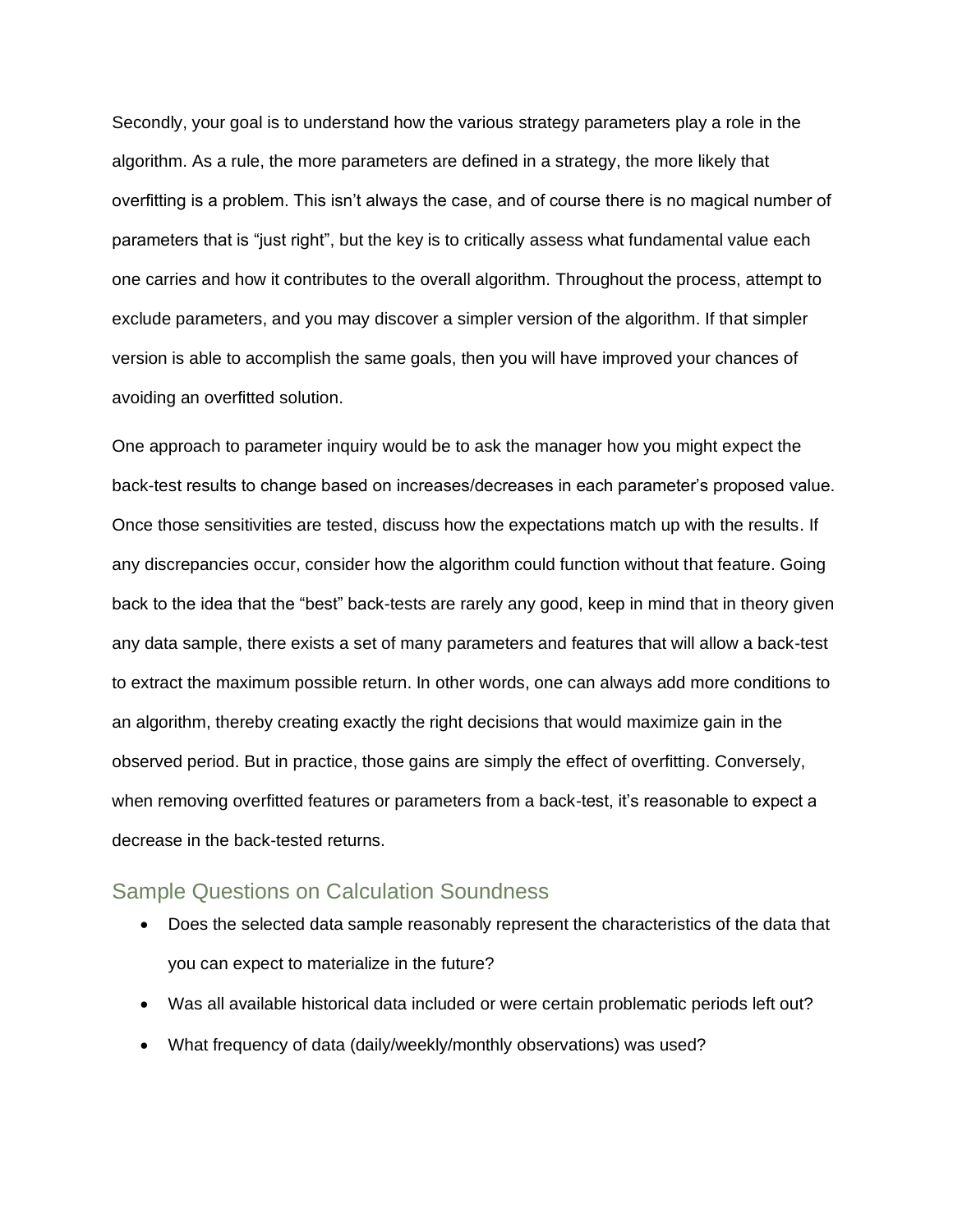- Is the investment manager willing to provide detailed results of the same granularity or only summary results over longer observation periods?
- Are there claims being made regarding out-of-sample testing, and what type of claims?
- How many parameters are involved? Do they each serve a logical purpose?
- Does the manager have a solid understanding of the interactions and co-dependencies of various parameters?
- How would the parameters be altered if your investing goals were different?
- Can the strategy be simplified, but still meet your goals?
- Is the timing of available data, such as market prices, correctly reflected?
- Are trading costs and commissions, management fees, expenses etc. correctly reflected?

## Can the Strategy Be Prudently Executed?

Finally, after your esteemed manager has successfully defended their back-testing practices, and provided a great deal of analysis and cooperation through the first two stages, only one question remains: can the manager actually implement the strategy? Your focus here should be on trading considerations, but also the manager's procedures for model validation once live.

In order to assess what trading will be necessary to implement the strategy, ask the manager to provide an accounting of trades that would have been executed in the back-test versus daily traded volume for each security. If the strategy relies on even more timely trading, then a more granular approach is necessary. Aim for low participation in trading volume and inquire about the manager's plans for engaging market makers to ensure that execution is cost effective.

Secondarily, if the strategy's trading patterns are at all predictable, it's important to ask what it would take for someone to willfully front run the strategy. "Front running" commonly refers to the practice of entering a trade prior to a different market participant, with the purpose of moving the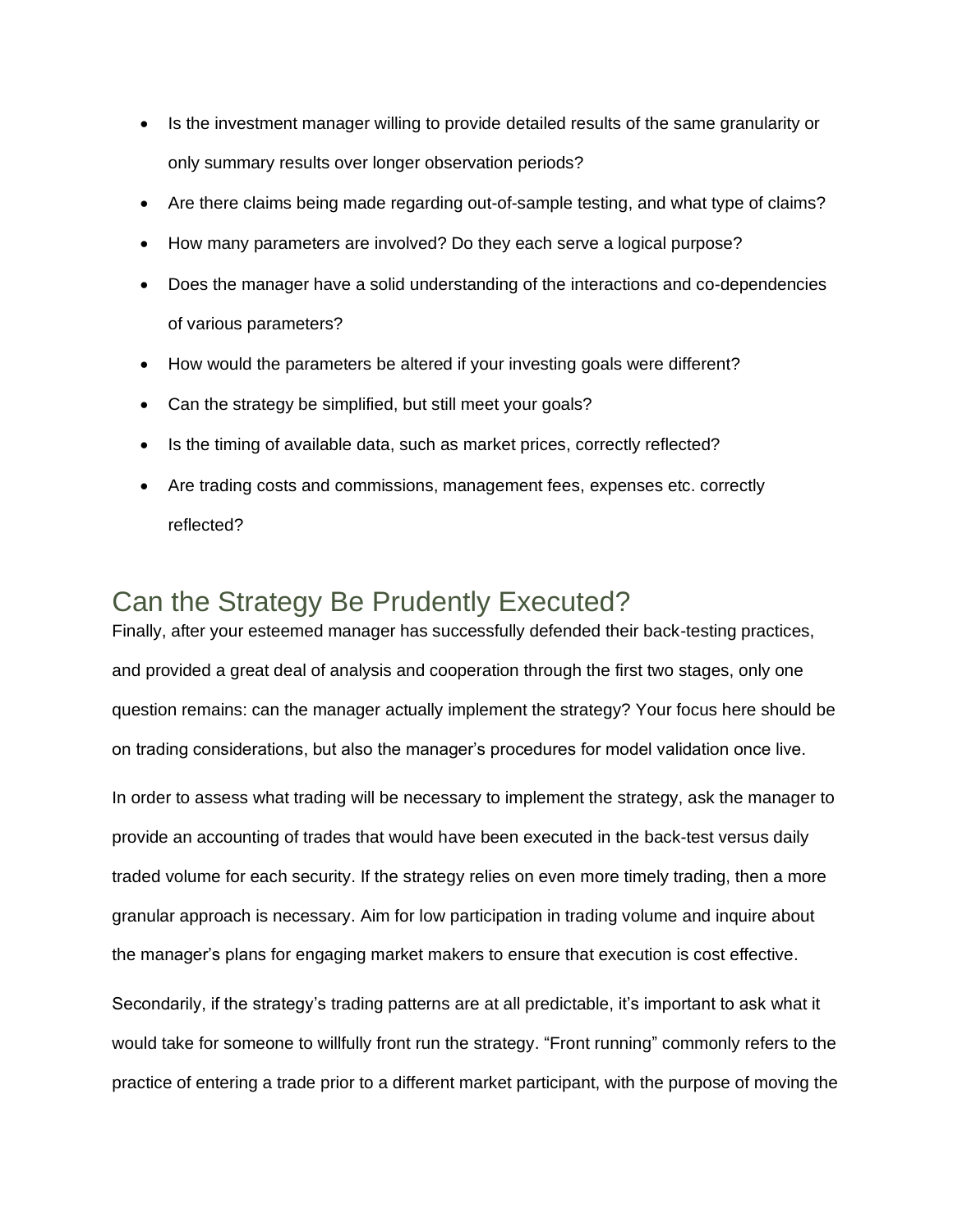price against them, and making a small profit. It's obvious to see that if a strategy traded in a predictable, repeatable pattern, coupled with the need to trade a substantial volume of a particular security, a malicious person could take advantage of this and create a substantial and persistent cost to the strategy.

#### Sample Questions on Prudent Implementation

- What trading will be necessary to implement the strategy? How does it compare to historical traded volume?
- Could trades be predicted by a malicious outsider and subjected to front running?
- What is the manager's experience in trading the relevant products/securities?
- Are there alternatives to these products and what situations would warrant a substitution?
- How will the manager validate model results?
- Are the manager's investment operations organized in a diligent way that is likely to lead to quick discovery, escalation, and resolution of any mistakes or errors?

## **Conclusions**

Unfortunately, there are not many shortcuts in the process of evaluating a complex quantitative investment proposal. Fortunately though, in the process of following such a lengthy and difficult examination, you are likely to gain an open and trusting partnership with the investment manager. Remember that when it comes to back-tests, the best are rarely any good, so the goal is a strategy that relies on solid principles and avoids the pitfalls of overfitting and hindsight. For that purpose, your main action items are:

• Make a plan for how you are going to monitor and assess the strategy results; and stick to it! When assessing the suitability of a back-tested strategy, resist the urge to shift into hindsight traps, and be diligent in documenting your investment rationale. Even though it